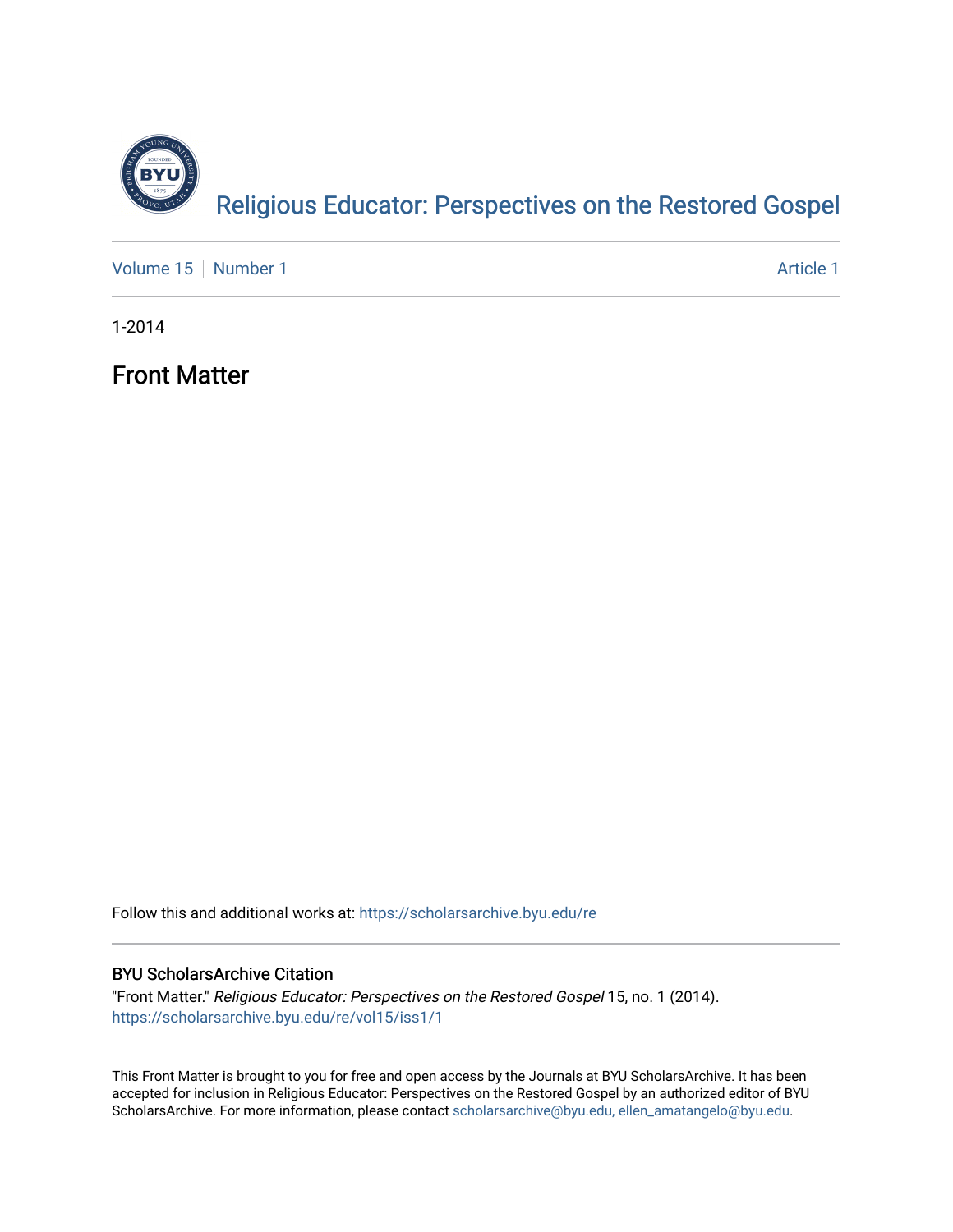**VOL. 15 NO. 1 · 2014** What More Might the Lord Give Us? Home, a Glimpse of Heaven Why Bible Translations Differ

## RELIGIOUS<br>EDUCATOR

PERSPECTIVES ON THE RESTORED GOSPEL

*"As He Thinketh In His Heart"* **elder dallin h. oaks**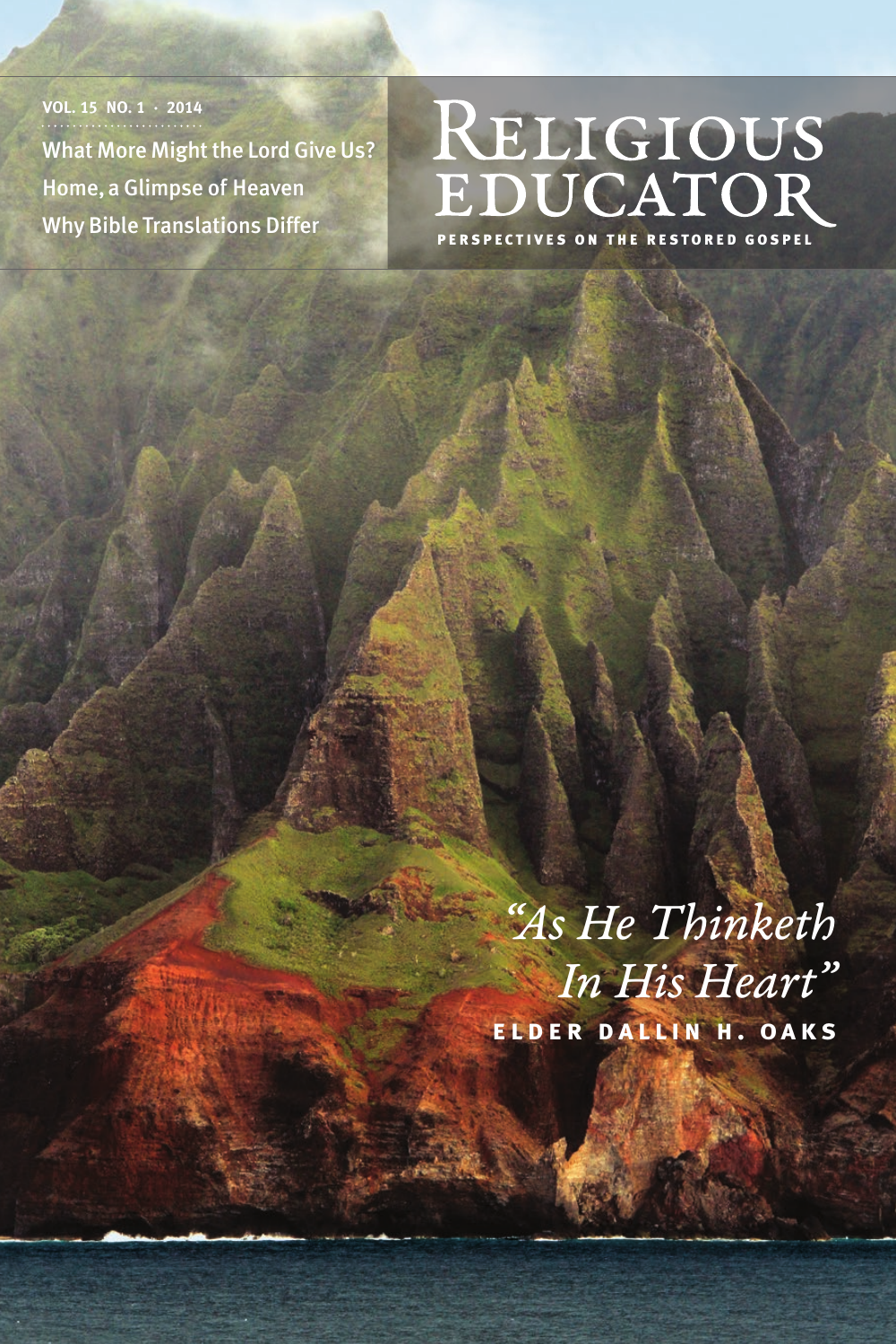



RELIGIOUS STUDIES CENTER **BRIGHAM YOUNG UNIVERSITY** 

PROVO, UTAH

VOLUME 15 NUMBER 1

ISSN 1536-4720 © 2014 by Brigham Young University, Provo, Utah. All rights reserved. Printed in the USA on acid-free paper.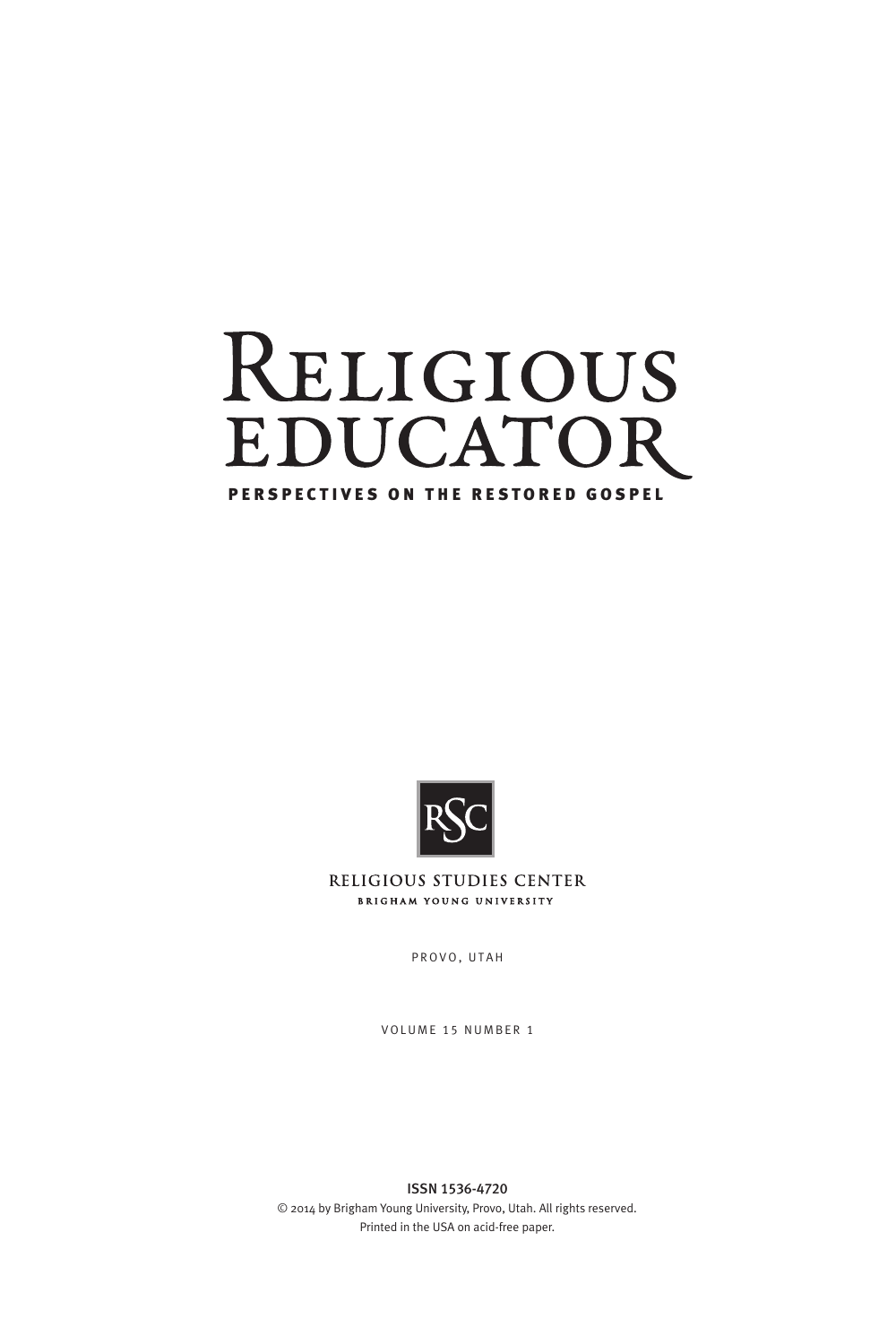

**On the cover:** Breathtaking view of the coastal cliffs of Na Pali Coast, Kauai, Hawaii, April 2013.

photo by brent r. nordgren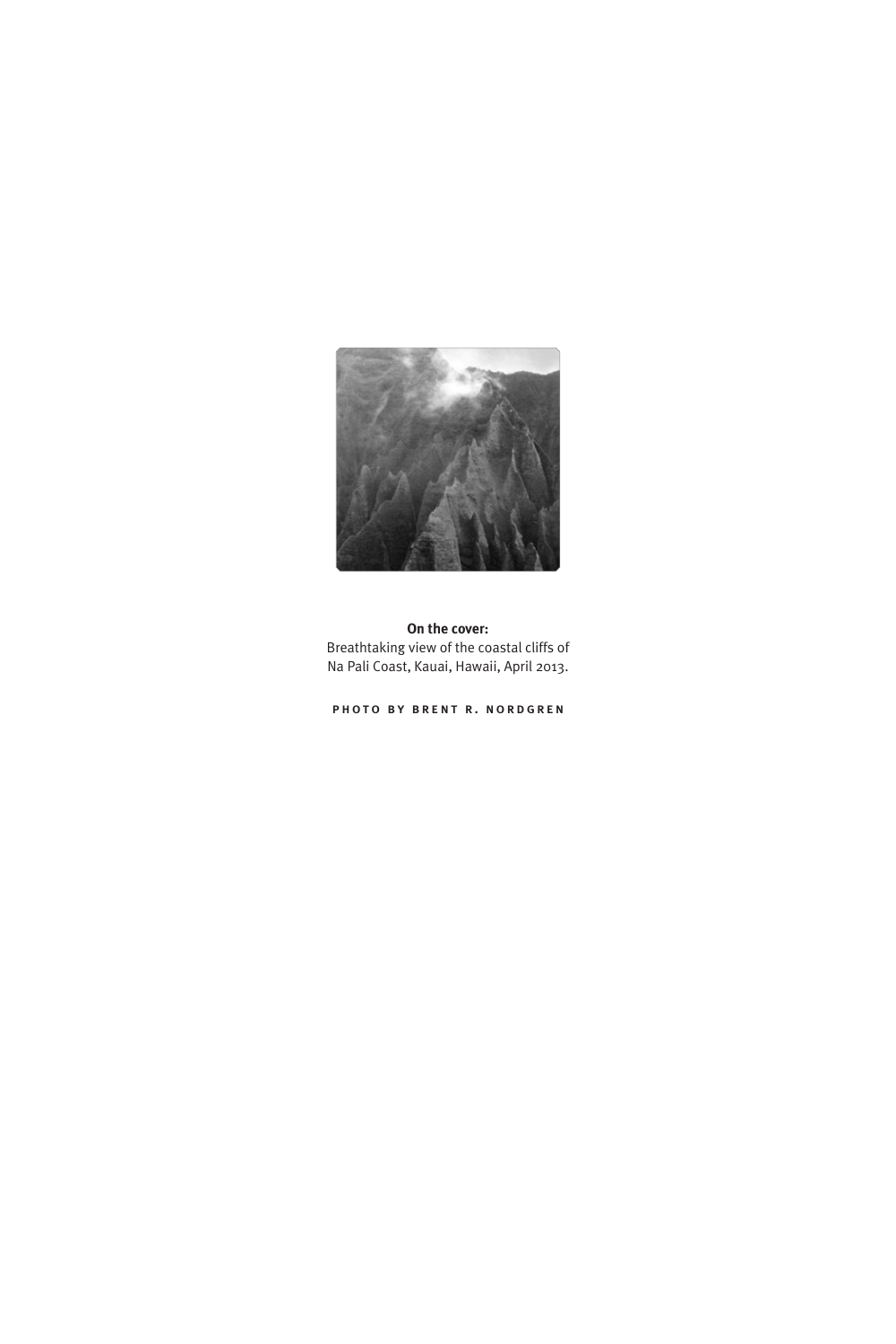editor's note

## Recent Changes

During the past year, the Church has been blessed with some exciting announcements and changes, including a new edition of the LDS scriptures in English that was released both in print and electronically as well as a burgeoning missionary workforce with an accompanying expansion in the need to house and train the increasing number of missionaries. This edition of the *Religious Educator* highlights some of the important changes in the new edition of the scriptures and how those changes may shape lessons and gospel instruction. Additionally, this edition highlights the Church's efforts in the creation of a new missionary training center in Mexico.

This issue begins with a piece by Elder Dallin H. Oaks from the Church Educational System's Evening with a General Authority devotional on February 8, 2013, and two selections from the Seminaries and Institutes August 6, 2013, broadcast to educators. Each of them touches upon topics that are timely for our day.

In personally reflecting upon the recent edition of the LDS scriptures, it is interesting to see the subtle connection of an expansion in the missionary workforce and a new and improved edition of the scriptures. The two efforts go hand in hand, and there are many important changes to the scriptures that will shape the way we think for generations to come. An insightful press release with accompanying documentation can be found at lds.org ("2013 Edition of the LDS Scriptures"). I hope that we will all take full advantage of these important resources in the days to come.

THom Waymout

Thomas A. Wayment Editor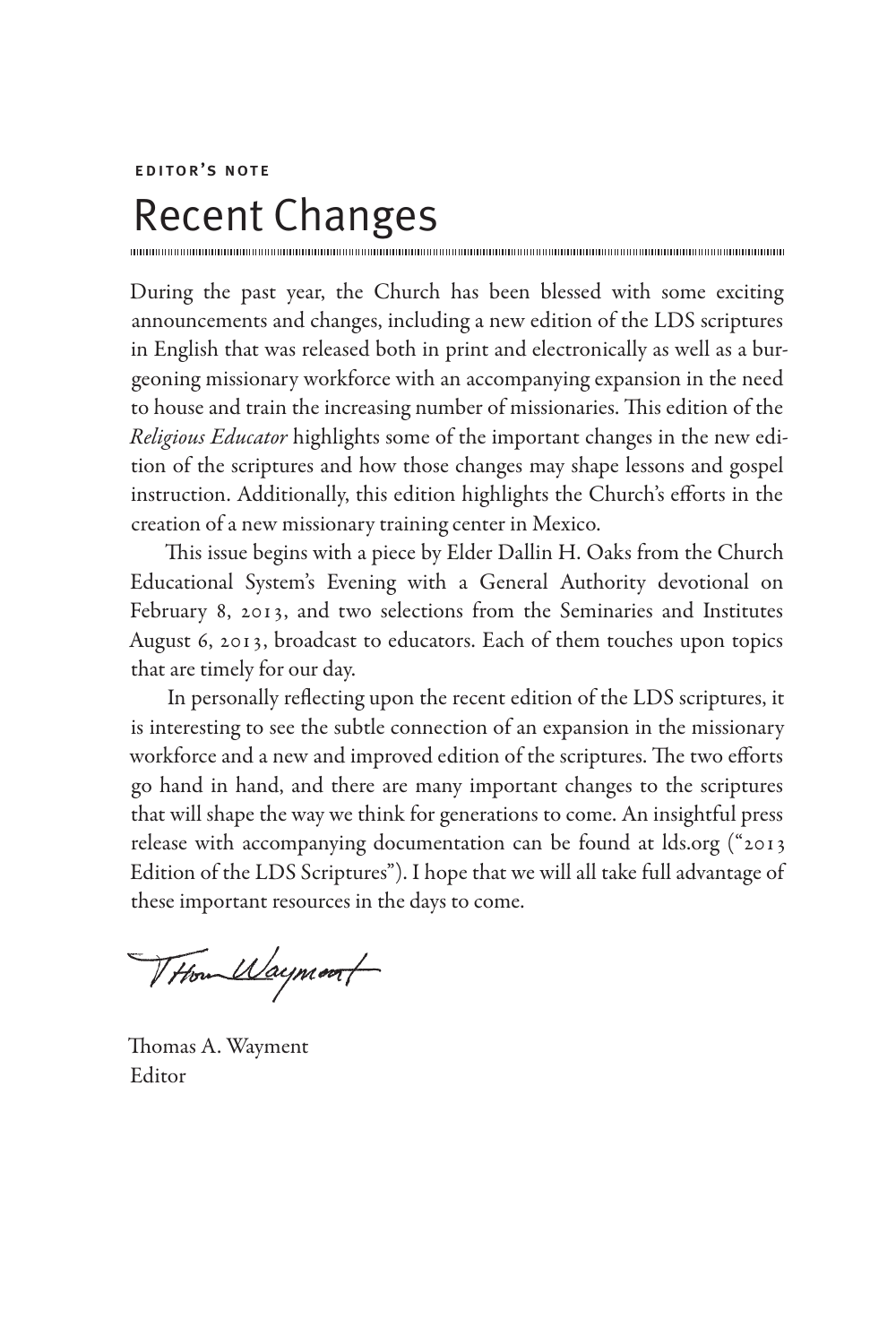## **Contents**

| $\mathbf I$    | "As He Thinketh In His Heart"<br><b>ELDER DALLIN H. OAKS</b>                               |
|----------------|--------------------------------------------------------------------------------------------|
| I <sub>3</sub> | What More Might the Lord Give Us?<br><b>ELDER PAUL V. JOHNSON</b>                          |
| 23             | Home, a Glimpse of Heaven<br>LINDA K. BURTON                                               |
| 3I             | Why Bible Translations Differ: A Guide for the Perplexed<br><b>BEN SPACKMAN</b>            |
| 67             | Revisions in the 2013 LDS Edition of the King James Bible<br><b>W. JEFFREY MARSH</b>       |
| 77             | Teaching with the 2013 Edition of the D&C<br>KENNETH L. ALFORD AND GERRIT J. DIRKMAAT      |
| 95             | Finding Doctrine and Meaning in Book of Mormon Isaiah<br>ROSEANN BENSON AND SHON D. HOPKIN |